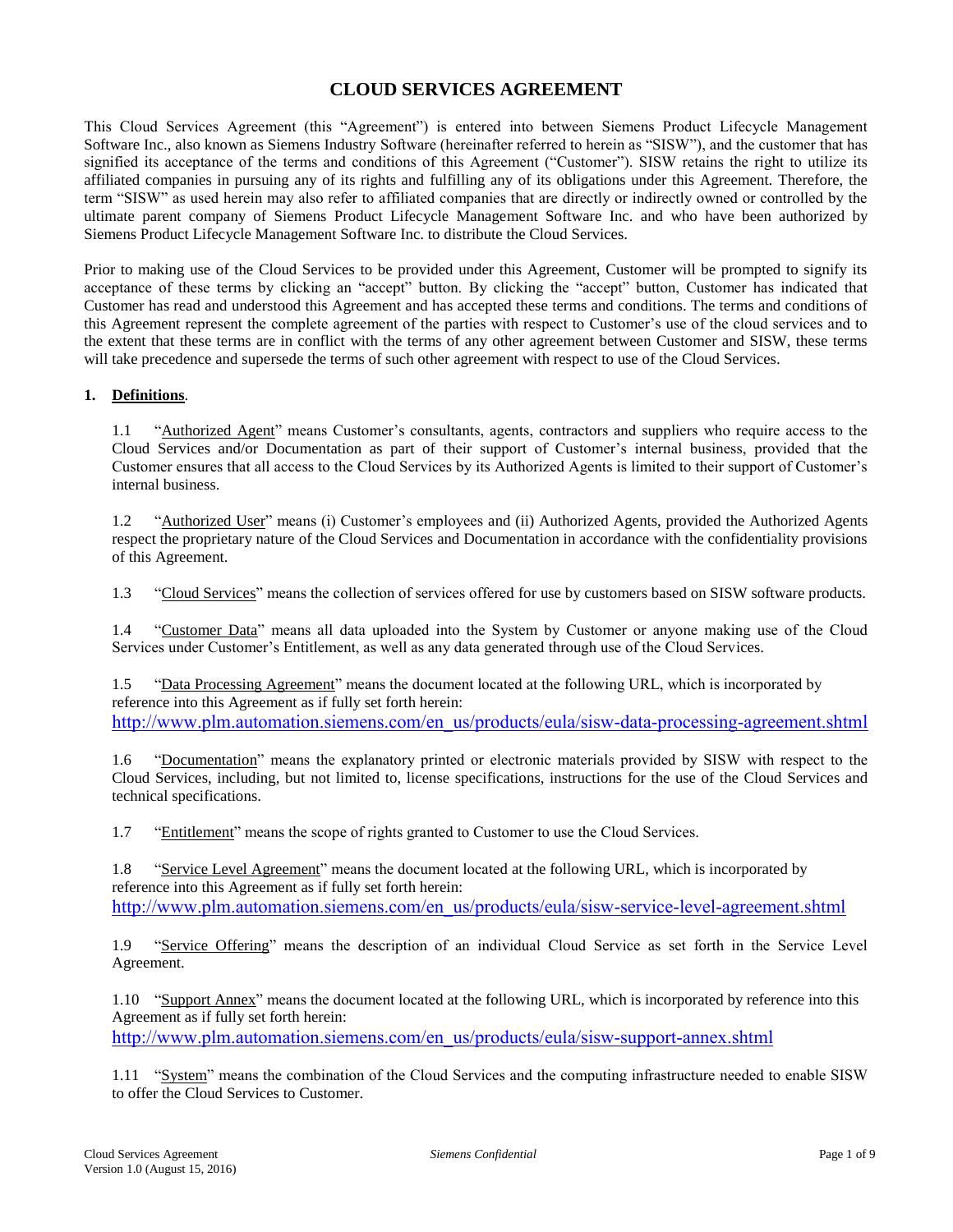1.12 "Provider" means a third party that provides technology or services to SISW to facilitate SISW's offering of the Cloud Services to Customer.

## **2. Orders**.

2.1 Ordering Cloud Services. This Agreement is a master agreement under which one or more orders for Cloud Services or associated professional services (each, an "Order") may be placed by Customer and accepted by SISW in accordance with the terms hereof. Each Order for Cloud Services shall be set forth in a Licensed Software Designation Agreement, or a similar ordering document in a format that is designated by SISW (each an "LSDA"). Each LSDA must incorporate the terms of this Agreement by reference. Professional Services may be provided pursuant to this Agreement provided that the Product Specific Terms for Professional Services have been agreed by the parties. Each Order for professional services shall be set forth in an SOW (as defined in the Product Specific Terms for Professional Services). An individual LSDA or SOW may contain terms that are additional to those contained in this Agreement and are specific to the particular Cloud Services or Professional Services offered therein.

2.2 Fees. Customer will pay such prices and fees as are mutually agreed upon by the parties for the Cloud Services and any Professional Services provided pursuant to this Agreement, and any other charges mutually agreed by the parties. Fees for the Cloud Services are payable in advance and will be invoiced as specified by the parties in an LSDA. Should Customer fail to pay any fees due to SISW as agreed, then in addition to any other rights and remedies SISW may have, SISW may suspend Customer's access to the Cloud Services until such time as all outstanding fees have been paid in accordance with the terms of this Agreement.

2.3 Excess Use. Should use of a Service Offering by Customer or its Authorized User exceed Customer's Entitlement, as described in the associated LSDA and the Service Level Agreement, SISW shall have the right to impose additional fees upon Customer with respect to such excess use at SISW's then-current rates for the Service Offering.

2.4 Taxes. Customer agrees to pay (and to reimburse SISW or its authorized channel partner, if applicable, on request if SISW or its authorized channel partner is required to pay) any applicable taxes, assessments and duties including, but not limited to, all national, foreign, state, local, regional, provincial or municipal sales and/or use taxes, value added taxes, goods and services taxes, consumption taxes, personal property taxes, ad valorem taxes, custom duties, import fees, stamp duty, intangibles tax, registration fees or other fee or charge of any kind or nature that is levied or imposed by any governmental authority on Customer's use of the Cloud Services, or its receipt of any other services, but not including taxes based on the net income of SISW. If Customer is exempt from value-added or sales tax, uses the product or services provided herein in an exempt manner, or otherwise deems itself not subject to value-added or sales tax, then Customer must provide a valid and executed exemption certificate, direct pay permit, or other such government approved documentation in good faith to SISW. If Customer is required by law to make any income tax deduction or to withhold income tax from any sum payable directly to SISW hereunder, Customer shall promptly effect payment thereof to the applicable tax authorities, and shall also promptly provide SISW with official tax receipts or other evidence issued by the applicable tax authorities sufficient to establish that the income taxes have been paid and to enable SISW to support a claim for tax credit relief for such income tax payments made on its behalf by Customer.

2.5 Invoicing and Payment Terms. For direct sales from SISW or an SISW affiliate to Customer, SISW will invoice Customer for a Cloud Services Order on the first day of the month immediately following the month in which initial credentials for Customer's access to the ordered Cloud Services have been made available to Customer. SISW will invoice Customer monthly in arrears for all other charges as incurred unless otherwise agreed by the parties. Professional Services will be invoiced monthly in arrears as charges are incurred or as otherwise stated in accordance with the terms and conditions set out in the applicable SOW. Regardless whether related to Cloud Services, Professional Services, or any other product or service provided or delivered under this Agreement, Customer will pay each invoice within 30 days after the date of the SISW invoice unless otherwise agreed by the parties.

#### **3. Right to Access Cloud Services**.

3.1 Rights Granted. SISW grants to Customer a non-exclusive, non-transferable, worldwide right to access and use the Cloud Services and Documentation, including the System, solely for the internal business purposes of Customer, subject to the terms of this Agreement and the Service Level Agreement, Support Annex, and Data Processing Agreement (if applicable).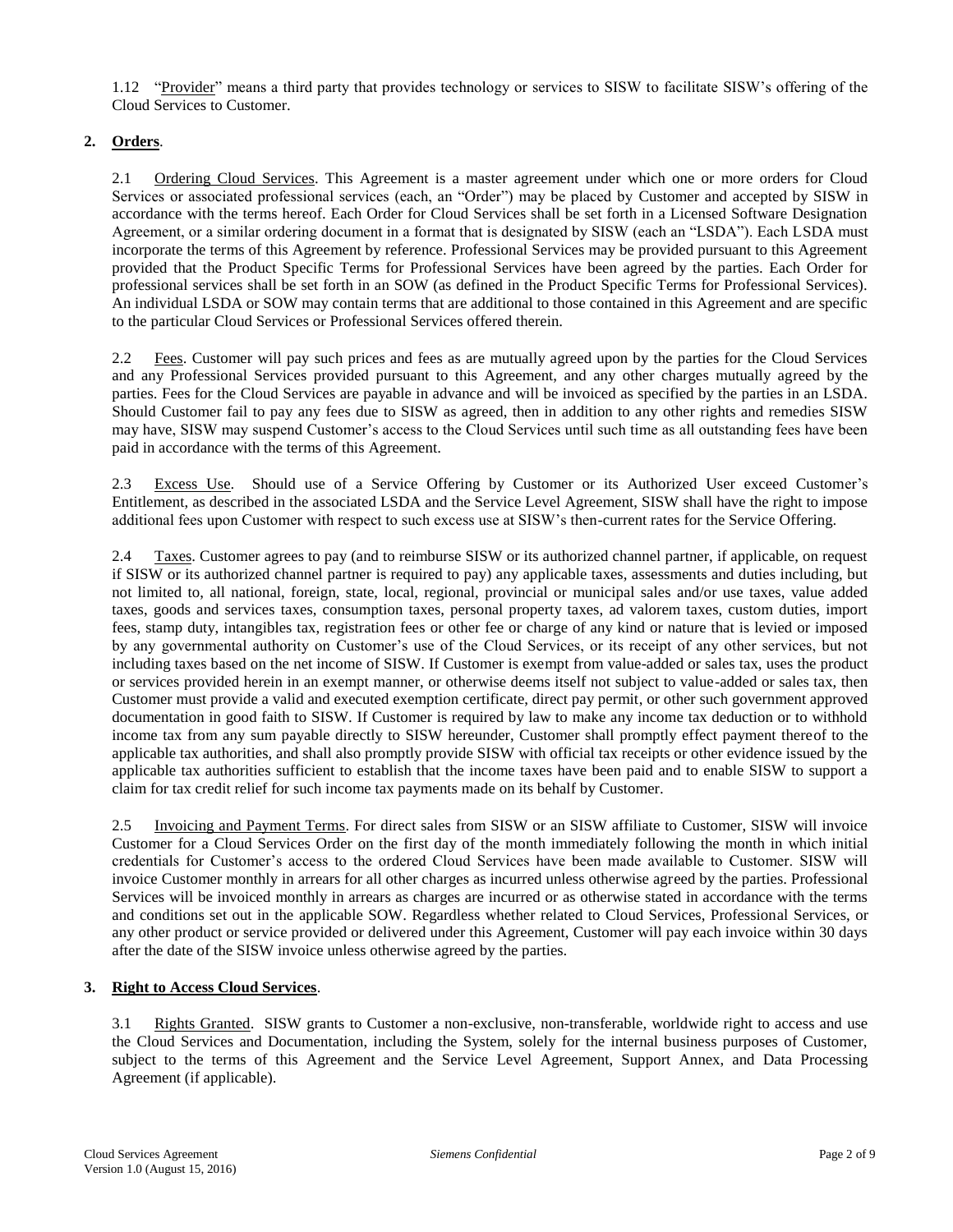3.2 Authorized Users. Subject to the limitations of the Entitlement, Customer may permit Authorized Users to access and use a Service Offering. Customer shall be responsible for (i) ensuring that Authorized Users use the Service Offering only in support of Customer's internal business, (ii) any unauthorized use of the Service Offering undertaken using credentials associated with Customer's account, and (iii) any breach of this Agreement by an Authorized User.

3.3 Suspension of Cloud Services. If, in the reasonable opinion of SISW, it is necessary to suspend access to the Cloud Services to maintain the security or integrity of the Cloud Services, or a particular Service Offering, SISW may do so without liability to Customer, provided that SISW undertakes all reasonable efforts to limit the duration and scope of such suspension.

- **4. Availability of the Cloud Services**. During the term of this Agreement, SISW will make the Cloud Services available to Customer, subject to the provisions of this Agreement, the Service Level Agreement, the Support Annex, and the relevant Documentation. SISW will use commercially reasonable efforts to maintain the Cloud Services in a functional state 24 hours per day, 7 days per week, except for planned downtime and any unavailability caused by circumstances beyond SISW's reasonable control, including without limitation acts of God, events resulting in loss of power or network connectivity at an SISW or Provider site, denial of service attacks, governmental or judicial orders, civil unrest, acts of terrorism, floods, fires, and labor stoppages. Should SISW fail to meet the service level commitments for a Service Offering as set forth in the Service Level Agreement, Customer shall be entitled to claim the remedy described in the Service Level Agreement, which shall be Customer's sole and exclusive remedy with respect to such failure by SISW to meet its service level commitments.
- **5. Term and Termination**. The term of this Agreement begins on the date on which Customer first indicates its acceptance of the terms of this Agreement and continues until terminated in accordance with the terms of this Agreement. With respect to a particular Order, the term of such Order shall be as specified in the associated LSDA or SOW. For Orders of Cloud Services, the term of an Order will automatically renew for additional terms, each one (1) year in length, unless Customer gives written notice of termination for such Order at least thirty (30) days prior to the end of a term.

Within thirty (30) days of termination or expiration of this Agreement or any Order under this Agreement for any reason, Customer may submit to SISW a written request that Customer Data associated with a terminated Service Offering be made available for download by Customer. After the 30-day period has passed, SISW shall have no obligation to maintain Customer Data associated with a terminated Service Offering or provide any access to Customer, and SISW will thereafter delete or destroy all Customer Data stored in the System that is associated with a terminated Service Offering, unless prohibited by applicable law or governmental order. Any additional services requested by Customer from SISW to facilitate Customer's post-termination transition will be at SISW's then-current professional services rates and will require a written statement of work agreed between the parties.

## **6. Intellectual Property Infringement Indemnity**.

6.1 Infringement Claim Indemnity. SISW will indemnify and defend, at its expense, any action brought against Customer to the extent that it is based upon a claim that Customer's use of the Cloud Services infringe a patent, copyright, trade secret or other intellectual property right and will pay all costs and damages finally awarded against Customer by a court of competent jurisdiction, provided that SISW is given prompt written notice of such claim and is given information, reasonable assistance, and sole authority to defend or settle the claim. SISW shall not enter into any settlement admitting liability or incurring obligations on behalf of Customer, without Customer's prior written consent.

6.2 Injunction. If a permanent injunction is obtained against Customer's use of a Cloud Service, then SISW will obtain for Customer the right to continue using the Cloud Service, or will replace or modify the Cloud Services so it becomes non-infringing; or, if such remedies are not reasonably available, SISW will grant Customer a pro rata refund of amounts prepaid by Customer for use of the Cloud Service, and Customer shall cease its use of the Cloud Service. SISW, in its sole discretion, may provide the remedies specified in this Section prior to the issuance of a permanent injunction.

6.3 Exclusions. SISW shall not have any liability or indemnification obligations to Customer under this Section 6 or under any other term of this Agreement to the extent that any infringement claim is based in whole or in part, or arises out of: (i) Customer's use of any non-current version of the Cloud Services, to the extent that Customer's liability for the infringement would have been avoided by the use of a more recent version of the Cloud Services, (ii) the combination, operation or use of the Cloud Services with any third party software, equipment, materials or products to the extent that Customer's liability for such infringement would have been avoided in the absence of such combination, use or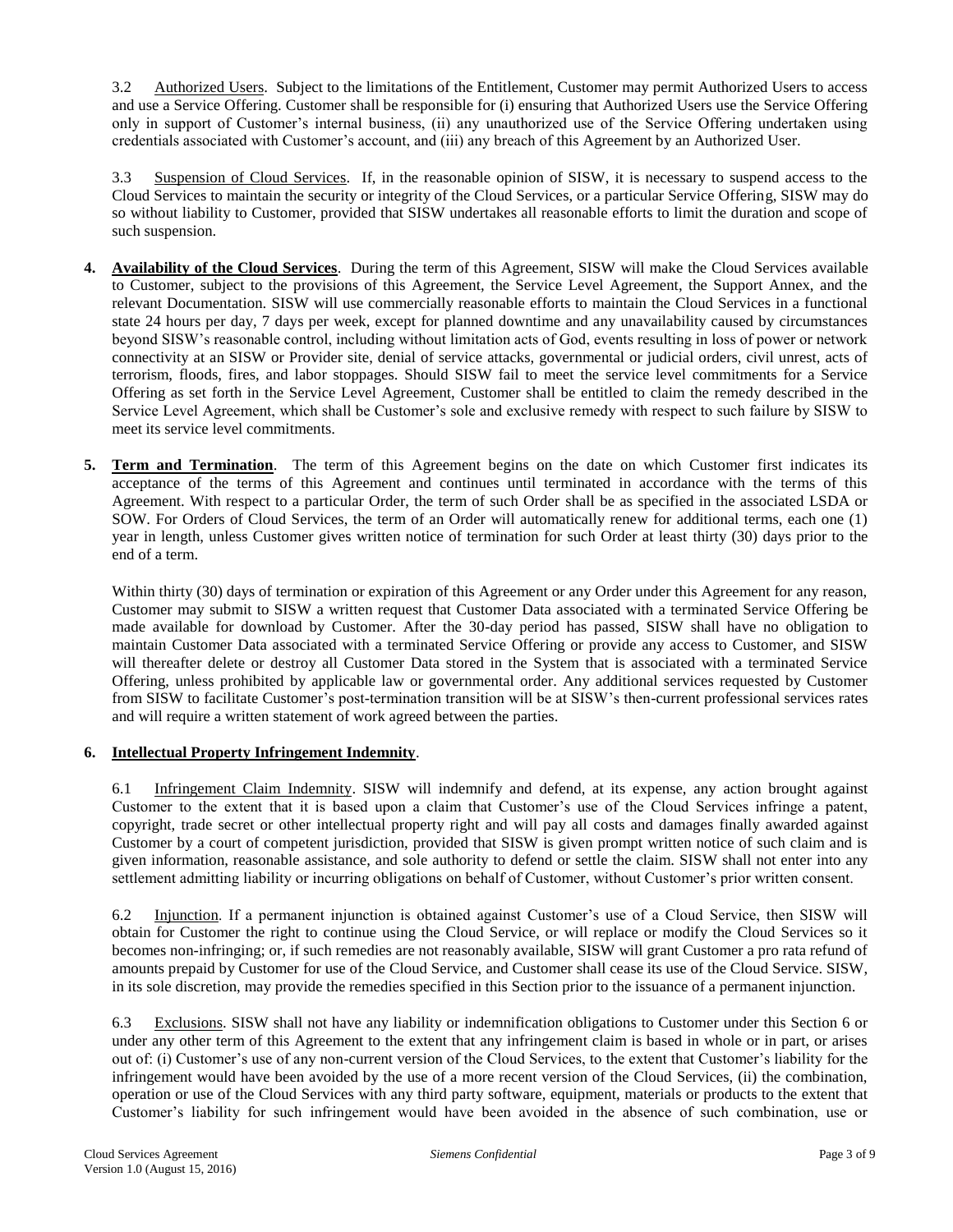operation, (iii) an adjustment or configuration of the Cloud Services not made by SISW, (iv) Customer's use of the Cloud Services not in compliance with the Documentation, (v) Customer's failure to use a defect correction or patch supplied by SISW to Customer, (vi) compliance with designs, plans or specifications provided by Customer to SISW, or (vii) any refusal by Customer to use a non-infringing version of the Cloud Services offered by SISW to Customer at no cost to Customer as long as such non-infringing version performs substantially the same functions.

6.4 Sole and Exclusive Remedy. This Section 6 represents the sole and exclusive liability of SISW to Customer for infringement of the intellectual property rights of a third party under this Agreement.

**7. Limitation of Liability**. SISW's entire liability for all claims or damages arising out of or related to this Agreement, regardless of the form of action, whether in contract, tort or otherwise, will be limited to and will not exceed, in the aggregate the amount paid to SISW under this Agreement for the specific Service Offering or professional service that caused the damage or that is the subject matter of the claim. This limitation is not applicable to claims for intellectual property infringement that are covered by Section 6.1 of this Agreement. In no event will the measure of damages payable by SISW include, nor will SISW be liable for, any amounts for loss of data, income, profit or savings or indirect, incidental, consequential, exemplary, punitive or special damages of any party, including third parties, even if SISW has been advised of the possibility of such damages in advance, and all such damages are expressly disclaimed. Neither party may make a claim under this Agreement arising out of an event or events that occurred more than two (2) years after the event is, or should have been, discovered by the party making the claim.

#### **8. Maintenance of the Cloud Services.**

8.1 Environment and Updates. Customer acknowledges that the Cloud Services may be provided in a multiuser environment, and that SISW is not obligated to separately manage provision of the Cloud Services for any purchaser, including Customer. Updates to the software underlying the Cloud Services will be made at SISW's discretion, with or without notice, and there is no additional charge to Customer to access updated versions of the Cloud Services.

8.2 Support. Support provided by SISW for a Service Offering will be as described in the Support Annex.

8.3 Maintenance of Prior Versions. SISW is not under any obligation to maintain prior versions of the Cloud Services, and even if Customer requests, and SISW agrees, that a prior version of the Service be maintained for Customer's use, no course of dealing will be established between the parties that would require SISW to consent to additional requests by Customer to maintain prior versions of the Cloud Services.

8.4 Modification of the Cloud Services. SISW shall have the right to modify the manner in which it provides the Cloud Services if SISW determines that such a modification is necessary or advisable, in SISW's sole discretion. Should SISW reasonably determine that such a modification will materially impact Customer's use of the Cloud Services, SISW will use commercially reasonable efforts to notify Customer prior to the implementation of the modification.

8.5 Error Corrections. An Error means the failure of a Service Offering to conform substantially to the Documentation ("Error"). Customer may report any suspected Error to SISW and, upon SISW's request, Customer will provide SISW with a detailed, written description and documentation of the suspected Error. SISW will investigate the facts and circumstances related thereto and Customer will cooperate with SISW's investigation. If SISW finds that the Service Offering contains an Error, SISW will use all commercially reasonable efforts to correct the Error. An Error correction may consist of a separate patch, a workaround or it may be included in the next available release of the Service Offering, at the discretion of SISW.

8.6 Limitation of Remedies. SISW's sole and exclusive responsibility, and Customer's sole and exclusive remedy, for a failure to correct an Error will be that Customer may terminate its use of the Service Offering that is directly affected by the Error. SISW will thereafter promptly refund the unused portion of any prepaid fees for the then-current term of Customer's order of such Service Offering.

## **9. Limited License to Customer Data**.

9.1 Customer grants SISW a worldwide, non-exclusive, transferable, royalty-free license to use, host, transmit, display, sublicense and reproduce all Customer Data. Customer will indemnify and defend, at its expense, any action brought against SISW to the extent that it is based upon a claim that the Customer Data infringes a patent, copyright, trade secret or other intellectual property right and will pay all costs and damages finally awarded against SISW by a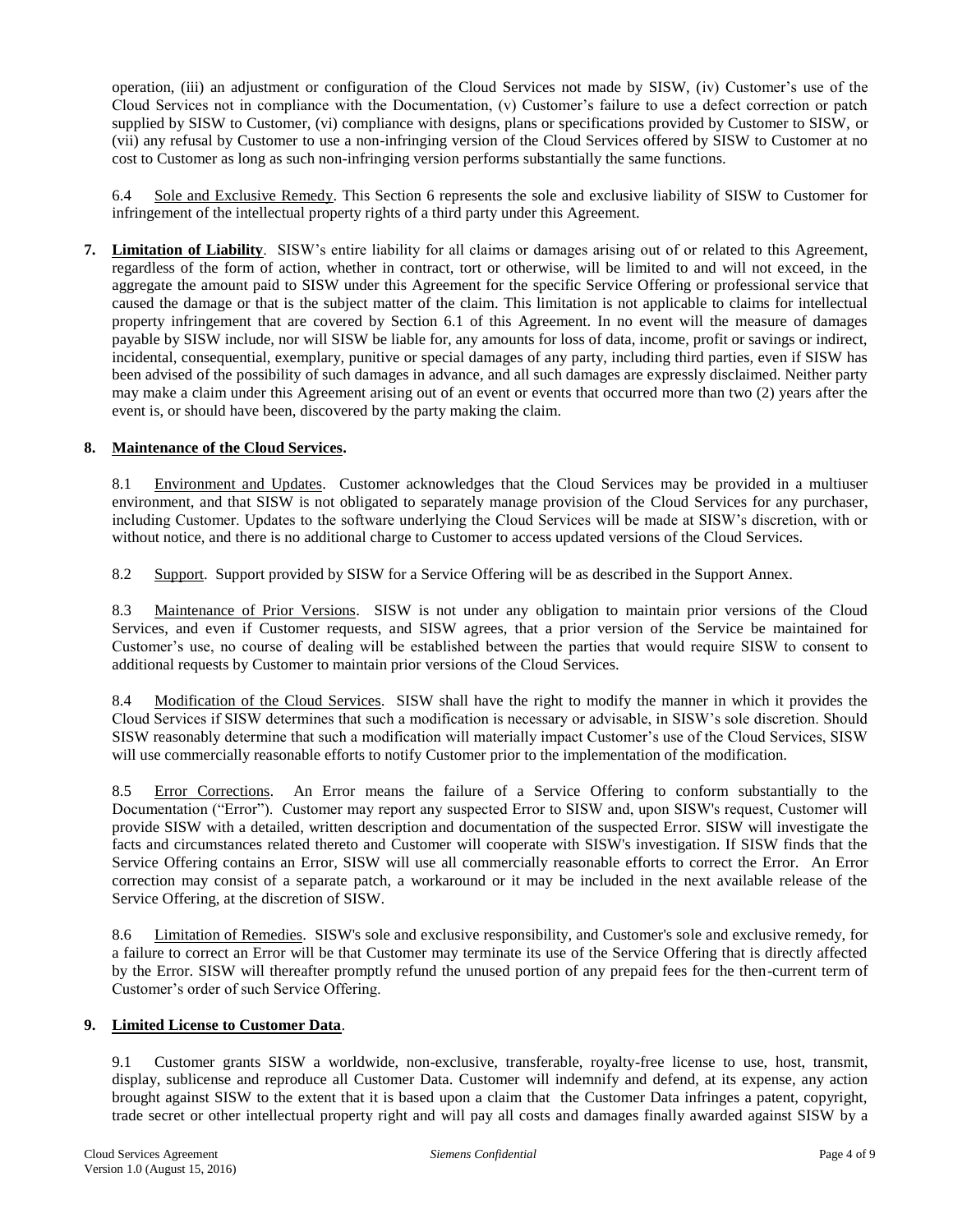court of competent jurisdiction, provided that Customer is given prompt written notice of such claim and is given information, reasonable assistance, and sole authority to defend or settle the claim. Customer shall not enter into any settlement admitting liability or incurring obligations on behalf of SISW, without SISW's prior written consent.

9.2 Customer covenants that it will only upload data into the System if Customer has the rights to upload such data and to grant to SISW the rights set forth in this Section. Excluding the limited license rights granted herein, SISW will not acquire any right, title, or interest in or to Customer Data, and SISW expressly disclaims any such rights. Unless otherwise agreed in writing between SISW and Customer, Customer covenants that only copies of Customer Data will be uploaded into the System and that Customer will at all times maintain an independent backup copy of all Customer Data at its own expense.

- **10. Customer Credentials**. As a precondition to use of the Service, each Authorized User under the Entitlement must establish a password for his or her account. SISW or its Providers may establish reasonable password requirements, and Customer agrees to require any Authorized Users under the Entitlement to abide by such requirements. All Authorized User passwords must be treated as confidential information, and no Authorized User may share his or her password with any other user. Customer bears sole responsibility for any unauthorized use resulting from misconduct by any of its users or any failure to properly secure passwords or other credentials. Customer will indemnify and hold harmless SISW from any costs, losses, or liabilities resulting from any failure by Customer or any of its users to abide by the terms of this Section or any rules established by SISW or its Providers pursuant to this Section. The provisions of this Section will survive the expiration or termination of this Agreement for any reason.
- **11. Restrictions on Use of the Cloud Services**. Customer shall not, and shall cause its users not to, (i) interfere with or disrupt the integrity or performance of the Cloud Services, (ii) circumvent the security of the System, (iii) use the Cloud Services in a manner that violates the law or any of SISW's rights, (iv) access the Cloud Services to monitor availability, performance, or functionality for any competitive purpose, (v) sell, resell, license, sublicense, rent, or lease the Cloud Services, (vi) use the Cloud Services to process or analyze data for any third party, (vii) upload into the System any data that violates the law or infringes the rights of any third party, or (viii) gain access to the Cloud Services by any means other than the means provided by SISW. Customer shall not perform any penetration test of the System without obtaining express written consent in advance from SISW, which SISW may grant or refuse in its sole discretion, and Customer will indemnify, defend, and hold harmless SISW from any costs, losses, or liabilities that result from Customer's performing a penetration test of the System.
- **12. Export Compliance**. SISW's obligation to fulfill its commitments under this Agreement is subject to the proviso that it is not prevented by any impediments arising from national or international foreign trade or customs requirements, including embargoes or other sanctions. Customer agrees to comply fully with all applicable national and international export and re-export control regulations including, but not limited to, those of the Federal Republic of Germany, of the European Union, of the United States of America and regulations of any other country or jurisdiction which may apply (the "Export Laws"). In particular, but not in limitation of the foregoing, Customer must assure that any access to or use of the Cloud Services that occurs under its Entitlement is not: (i) accessed, used, exported, re-exported (including any "deemed export"), or transferred, directly or indirectly, contrary to any applicable economic sanction or Export Law, or (ii) accessed or used for any purpose prohibited by the Export Laws or (iii) accessed or used by persons/entities otherwise ineligible to access or use the Cloud Services. SISW reserves the right to conduct the necessary Export Law checks and, upon request, the Customer shall promptly provide SISW with the necessary information to fulfill its legal obligations. Customer shall indemnify and hold harmless SISW from and against any claim, proceeding, action, fine, loss, cost and damages arising out of or relating to any noncompliance with export control regulations by Customer, and Customer shall compensate SISW for all losses and expenses resulting therefrom. This Section will survive the expiration or termination of this Agreement for any reason.

## **13. Confidentiality**.

13.1 SISW Confidential Information. During the term of this Agreement and thereafter, Customer shall: (i) treat as confidential all SISW Confidential Information; (ii) not use such SISW Confidential Information except as expressly set forth herein; (iii) implement reasonable procedures to prohibit the unauthorized use, disclosure, duplication, misuse or removal of SISW Confidential Information; and, (iv) not disclose the SISW Confidential Information to any third party other than Authorized Users. Furthermore, Customer shall not copy SISW Confidential Information without SISW's prior written consent. If Customer breaches any of its obligations with respect to confidentiality or unauthorized use or disclosure of SISW Confidential Information hereunder, SISW shall be entitled to obtain equitable and injunctive relief in addition to all other remedies that may be available to protect SISW's interests. For purposes of this Agreement,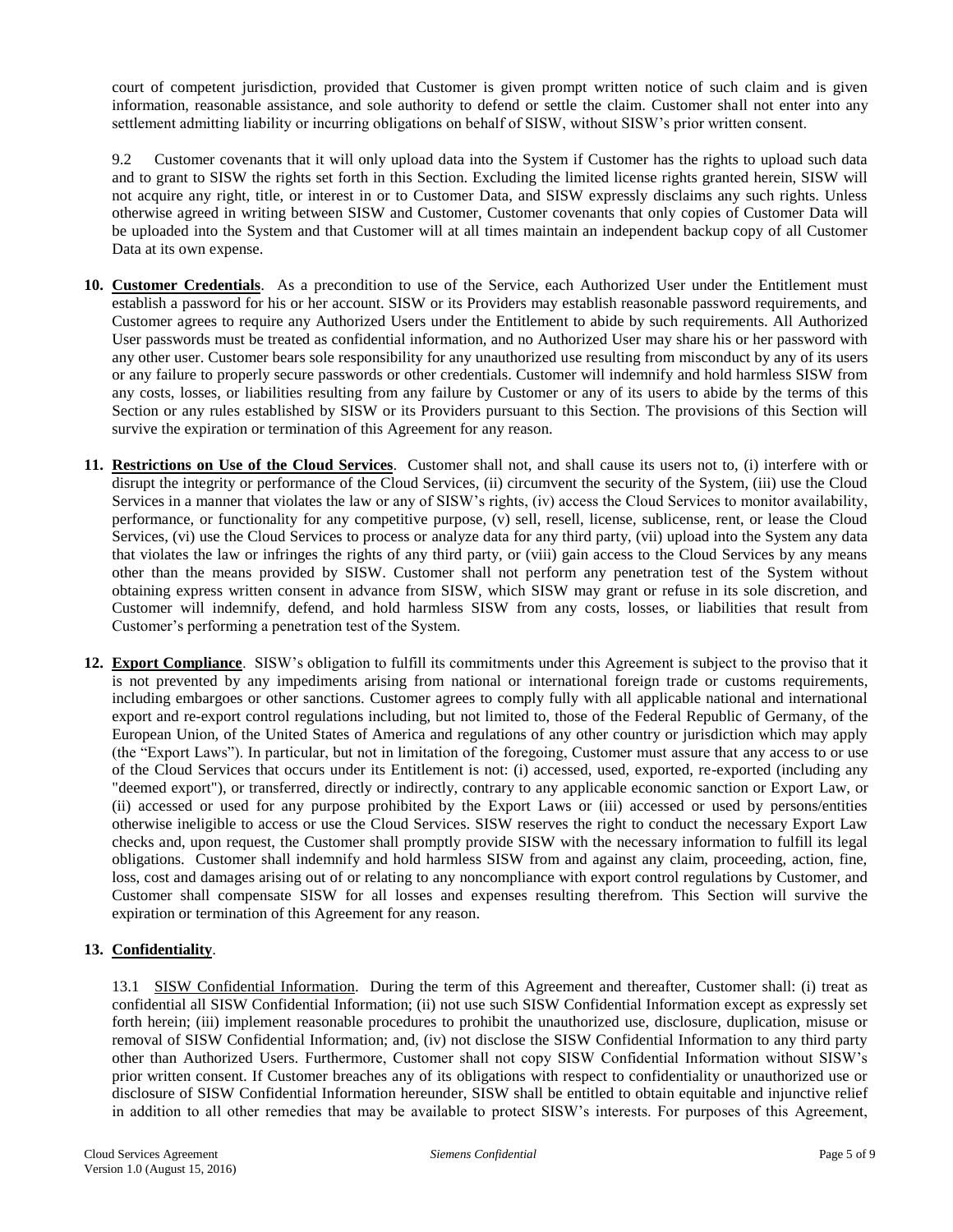"SISW Confidential Information" means any and all information and materials disclosed by SISW to Customer, including, but not limited to, information regarding SISW's business strategies and practices, methodologies, trade secrets, know-how, pricing, technology, software, the Cloud Services and Documentation, product plans, services, client lists and information regarding SISW's employees, clients, vendors, consultants and affiliates. If Customer conducts benchmarks or other tests concerning the Cloud Services, including any content or functionality of our third party licensors, or hardware, then the results shall constitute SISW Confidential Information and shall not be published or otherwise revealed to any third party.

13.2 Customer Confidential Information. For purposes of this Agreement, "Customer Confidential Information" means any information shared by Customer with SISW under this Agreement concerning Customer's business that has not been made public, provided that such information has been marked or otherwise identified as confidential at the time of disclosure or consists of information that, by its context, is sufficient to put SISW on notice of its confidential nature. SISW will prevent the disclosure and protect the confidentiality of Customer Confidential Information by using the same means it uses to protect its own confidential information, but in any event not less than reasonable means. Customer's Confidential Information will not be disclosed by SISW to any third party, other than to its employees, its affiliated companies, its consultants, agents, and contractors, without the prior written consent of Customer. The parties agree that Customer Data, which is addressed elsewhere in this Agreement, shall not be considered Customer Confidential Information.

13.3 Exclusions. SISW Confidential Information and Customer's Confidential Information are collectively referred to herein as the "Confidential Information". The confidentiality obligations of this Section 13 will not apply to any Confidential Information that (i) is or becomes generally available to the public other than as a result of disclosure by the party who receives the Confidential Information ('Recipient") in violation of this Agreement; (ii) becomes available to the Recipient from a source other than the party who discloses the Confidential Information ("Discloser"), provided that the Recipient has no reason to believe that such source is itself bound by a confidentiality or nondisclosure agreement with the Discloser or is otherwise prohibited from disclosing such Confidential Information by a legal, contractual or fiduciary obligation; (iii) was in the Recipient's possession prior to receipt from the Discloser without a corresponding obligation of confidentiality; (iv) is independently developed by the Recipient without the use of, or reference to, the Discloser's Confidential Information; or (v) is required to be disclosed by the Recipient by a governmental agency or law, so long as the Recipient promptly provides the Discloser with written notice of the required disclosure, to the extent such notice is permitted by law, and coordinates with Discloser in an effort to limit the nature and scope of such required disclosure.

13.4 Survival of Confidentiality Obligations. This Section 13 will survive the expiration or termination of this Agreement for any reason.

- **14. System Security Breach**. SISW shall promptly inform Customer of any instance where a breach of data security or a breach of the terms of this Agreement has led to the disclosure of Customer Data to an unauthorized third party. Unless SISW has failed to implement and maintain commercially reasonable security measures with respect to the Cloud Services, and such failure is the sole cause of a security breach, SISW shall have no liability to Customer or any third party for a security breach that results in an unauthorized disclosure of any Customer Data. The provisions of this Section will survive the expiration or termination of this Agreement for any reason.
- **15. Service Trials**. If SISW agrees to provide Customer access to a Service Offering on a trial or evaluation basis, the following provisions shall apply to such trial or evaluation use of the Service Offering. With respect to such trial or evaluation use of a Service Offering, where the provisions of this Section 15 conflict with any other provision of this Agreement, the provisions of this Section 15 shall control.

15.1 Rights Granted. SISW grants to Customer a nonexclusive, nontransferable, limited right to access and use the Service Offering, as defined in the Service Level Agreement, in a test environment solely for trial purposes. The Service Offering shall not be used for commercial, professional or productive purposes, for commercial training or any other forprofit purposes, including testing, analysis and benchmarking. If during the term of any such trial, SISW updates the Service Offering, the updated Service Offering will remain subject to the terms and conditions of this Section 15. Customer is not authorized to, and agrees not to, (i) permit use of, or disclose information regarding, the Service Offering to any person other than Customer's employees who have a need to know to perform the trial; or (ii) decompile, disassemble or reverse engineer the Service Offering. SISW reserves all rights in the Service Offering not explicitly granted herein.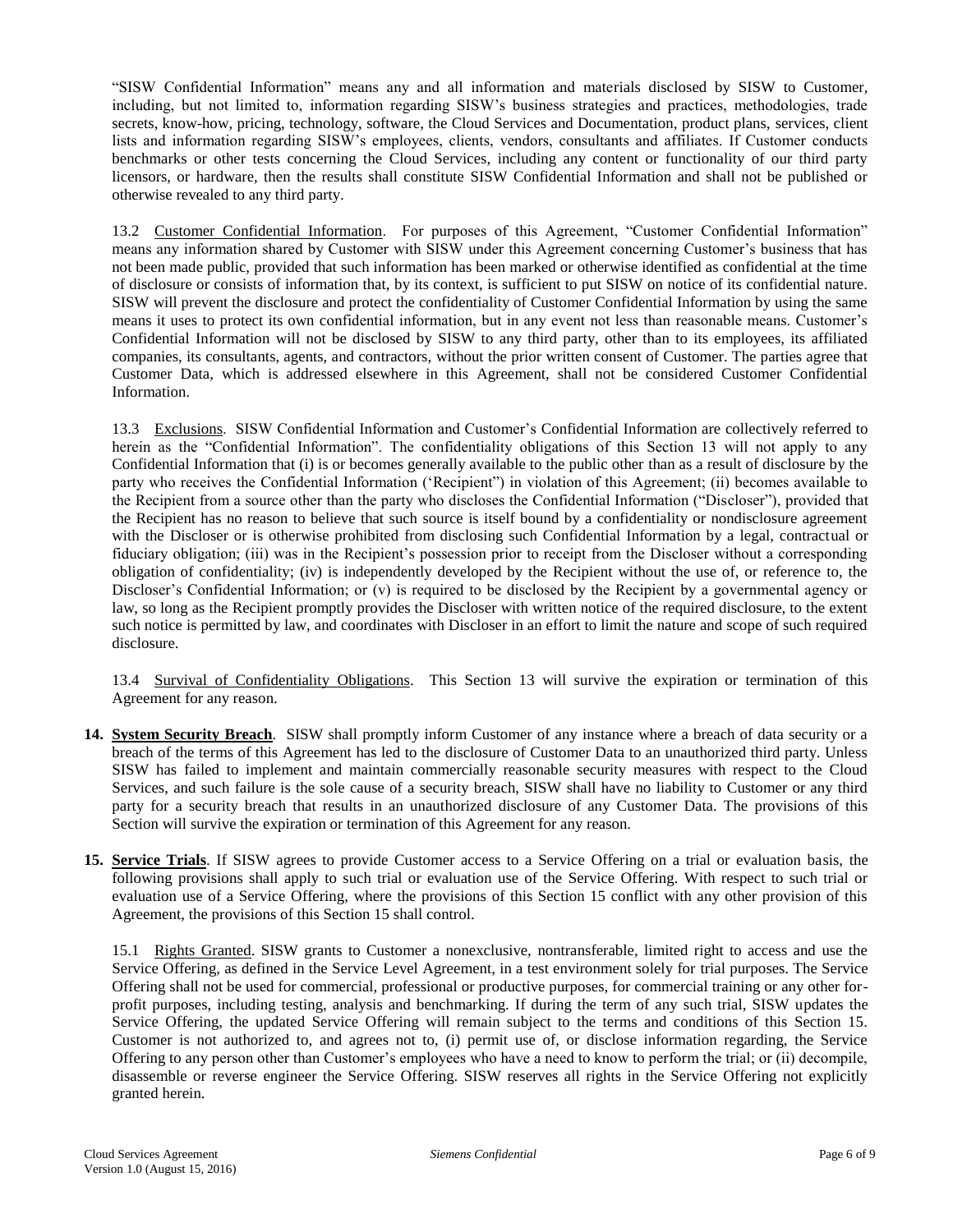15.2 Customer Obligations. Customer acknowledges SISW's representation that the Service Offering constitutes and contains valuable trade secrets and confidential business information of SISW and/or its third party suppliers. Customer will hold such information in confidence and take the precautions necessary to safeguard the confidentiality of such information. If Customer or any of Customer's employees breach or threaten to breach the obligations of the Agreement as amended herein, SISW will have the right, in addition to such other remedies which may be available to it, to seek injunctive relief enjoining such acts or attempts, it being acknowledged and agreed by Customer that monetary damages are inadequate to protect SISW. The obligations of confidence and nondisclosure set forth in this Section 15.2 will survive any termination of the Agreement as amended herein. SISW's third party suppliers may enforce the Agreement as amended herein as it relates to their portions of the Service Offering directly against Customer.

15.3 Disclaimer of Warranties. Trials of a Service Offering are provided to Customer on an "as-is" basis, and irrespective of any provisions to the contrary in this Agreement, including the Service Level Agreement, trial usage shall not include any SISW support or service level commitments. Customer acknowledges and agrees that the input of data and the accuracy and adequacy thereof, including the output generated as a result of such input, is under Customer's exclusive control. Any use made by Customer of the data output, or any reliance thereon, is Customer's sole responsibility. SISW AND ITS THIRD PARTY SUPPLIERS MAKE NO WARRANTIES OF ANY KIND, INCLUDING ANY IMPLIED WARRANTY OF MERCHANTABILITY OR FITNESS FOR ANY PARTICULAR PURPOSE OR AGAINST INFRINGEMENT, WITH RESPECT TO THE SERVICE OFFERING PROVIDED UNDER AND PURSUANT TO THIS AGREEMENT. In no event will SISW and/or its third party suppliers be liable to Customer for any claims or damages whatsoever arising out of or related to this Agreement, regardless of the form of action, whether in contract, tort or otherwise.

15.4 Term and Termination. Trial rights will extend for a limited, finite period of time specified by SISW. Any trial rights will terminate effective immediately if Customer fail to comply with any of the terms and conditions contained herein. Updates to a Service Offering will not, by implication, extend the term of the trial license beyond the term specified for such Service Offering. Customer acknowledges that SISW is under no obligation to save or provide Customer a copy of any data stored in the System upon expiration or termination of any trial rights to a Service Offering.

#### **16. Data Privacy**.

16.1 Each party shall comply with the applicable laws and regulations governing the protection of personallyidentifiable information (PII).

16.2 Subject to Section 16.1, SISW may process PII of Customer as an independent controller for its own business purposes, in particular to make the Cloud Services available to Customer, to manage Customer's account and provide notices to Customer, for billing purposes, and to comply with SISW's contractual obligations and applicable law.

16.3 If provision of a Service Offering entails the processing of PII contained in Customer Data, the terms of the Data Processing Agreement shall apply.

#### **17. Limited Warranty and Disclaimer**.

17.1 SISW warrants that, subject to the provisions of Section 4, it will at all times maintain the Cloud Services in substantial conformance with the features and functions generally described in the Documentation and will use commercially reasonable efforts to restore the Cloud Services to substantial conformance should a nonconformity be identified and confirmed by SISW. Customer's sole remedy for any breach of the above warranty shall be termination of this Agreement.

17.2 EXCEPT FOR THE EXPRESS LIMITED WARRANTY PROVIDED IN THIS SECTION, SISW MAKES AND CUSTOMER RECEIVES NO EXPRESS WARRANTIES. ANY STATEMENTS OR REPRESENTATIONS ABOUT THE CLOUD SERVICES AND THEIR FUNCTIONALITY IN THE DOCUMENTATION OR ANY COMMUNICATION WITH YOU CONSTITUTE TECHNICAL INFORMATION AND NOT AN EXPRESS WARRANTY OR GUARANTEE. IN ADDITION, SISW SPECIFICALLY DISCLAIMS ANY OTHER WARRANTY INCLUDING, WITHOUT LIMITATION, THE IMPLIED WARRANTY OF MERCHANTABILITY, FITNESS FOR A PARTICULAR PURPOSE AND NON-INFRINGEMENT. WITHOUT LIMITING THE FOREGOING, SISW DOES NOT WARRANT THAT THE OPERATION OF THE CLOUD SERVICES WILL BE UNINTERRUPTED OR ERROR FREE.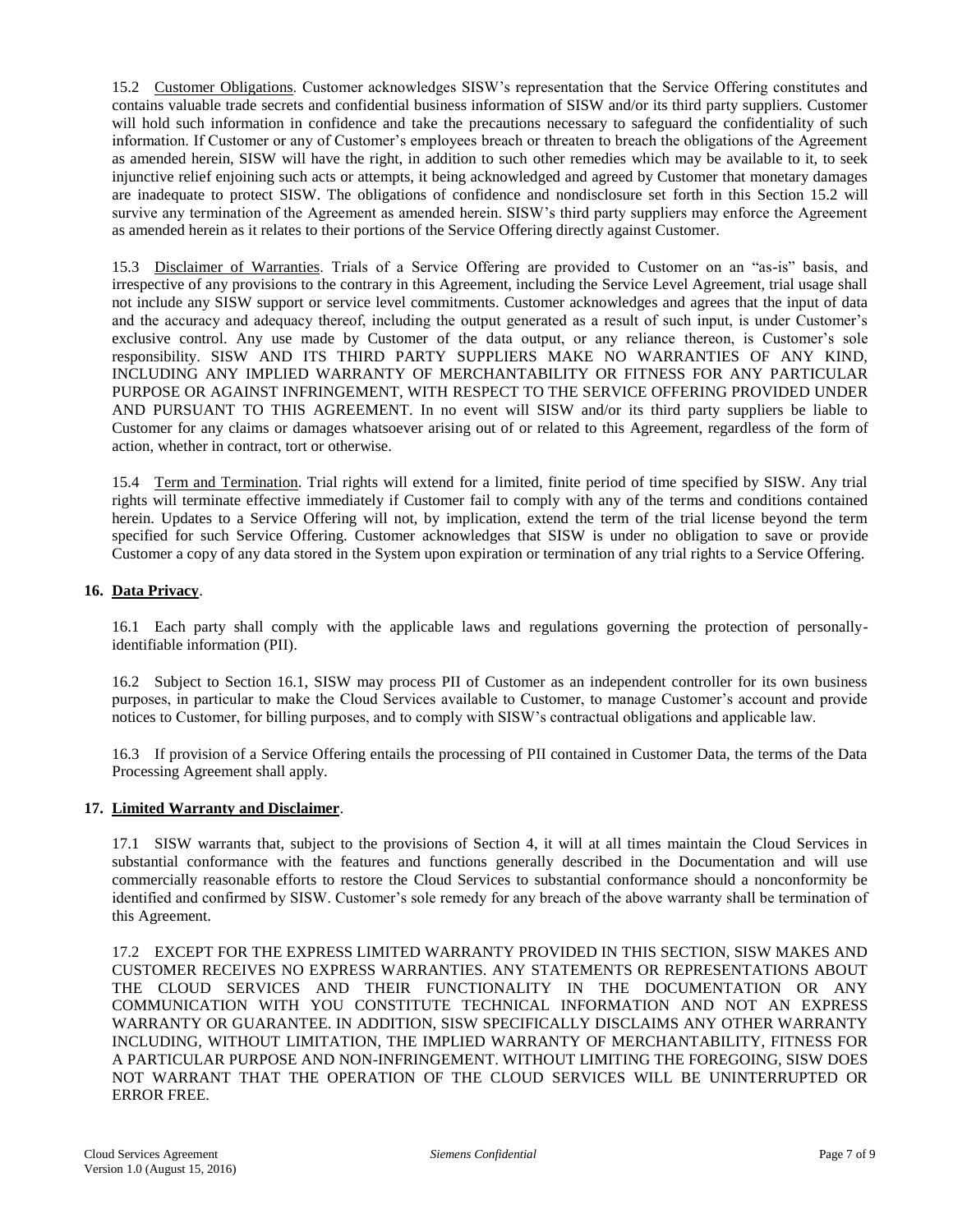17.3 THE CLOUD SERVICES MAY BE SUBJECT TO LIMITATIONS, DELAYS, AND OTHER PROBLEMS THAT ARISE DUE TO THE NATURE OF INTERNET COMMUNICATIONS. SISW IS NOT RESPONSIBLE FOR ANY DELAYS, DATA LOSS, BANDWIDTH CHARGES, OR ANY OTHER COSTS OR DAMAGES THAT RESULT FROM SUCH PROBLEMS OR FOR ANY UNAVAILABILITY OF THE CLOUD SERVICES CAUSED BY NETWORK PROBLEMS OR ANY TECHNOLOGY NEEDED TO USE THE CLOUD SERVICES THAT IS NOT PROVIDED BY SISW.

- **18. Collection of Data and Feedback**. SISW shall be entitled to use data it collects in accordance with applicable law that relates to Customer's use of the Cloud Services, provided that any such data shall be anonymized so that neither SISW nor any third party could identify Customer solely using such data. SISW shall not be obligated to share any such data with Customer, and SISW may use such data for any business purpose, including without limitation improving the Cloud Services. In addition, Customer grants to SISW a worldwide, perpetual, irrevocable, transferable, royalty-free license to use any suggestion, recommendation, feature request, or other feedback provided by Customer or its users related to the operation of the Cloud Services, and to incorporate any of the above into the Cloud Services.
- **19. Customer Actions Affecting SISW's Provision of the Service**. Customer agrees to indemnify, defend, and hold harmless SISW from and against any liabilities, losses, or claims that result from actions of Customer that cause a third party to terminate, suspend, or inhibit the ability of a Provider to perform its obligations as necessary for SISW to be able to continue to offer the Cloud Services. The provisions of this Section will survive the expiration or termination of this Agreement for any reason.
- **20. SISW Change of Provider**. Customer agrees to provide all reasonable cooperation needed by SISW should it become necessary or desirable, in SISW's sole discretion, for SISW to use a new or different Provider.
- **21. Third-Party Monitoring**. SISW may appoint a third party to collect and maintain information relating to Customer's use of the Service for SISW's internal business purposes, including without limitation monitoring Customer's use for compliance with the Entitlement and for any unauthorized use of the Service.
- **22. Flowdown of Terms from Providers**. Customer acknowledges that SISW may use one or more Providers to provide any portion of the System and that SISW's use of such Providers is integral to SISW's ability to provide the Service to Customer. Such Providers may impose additional terms upon Customer's use of the Service, and Customer agrees to abide by such terms. In addition, should a Provider introduce any new or modified terms related to Customer's use of the Service, Customer will use its best efforts to comply with any such new or modified terms.

## **23. Miscellaneous**.

23.1 Precedence. In the event of a conflict between this Agreement and any other agreement between SISW and Customer, this Agreement will govern Customer's use of the Cloud Services.

23.2 Assignment. This Agreement will extend to and be binding upon the successors, legal representatives and permitted assigns of the parties. However, this Agreement and the rights granted hereunder may not be assigned, sublicensed, or otherwise transferred (by operation of law or otherwise) by Customer without the prior written consent of SISW.

23.3 Purchase Order Not Binding. Except for an LSDA, no terms or conditions contained in any purchase order, memorandum or other instrument issued by Customer and purporting to cover the purchase of Cloud Services or any other products or services provided under this Agreement shall be binding on the parties and any such order, memorandum or other instrument shall be null and void and shall have no legal force or effect.

23.4 Notices. All notices required by or relating to this Agreement will be in writing and will be sent to SISW to the attention of Legal Department, 5800 Granite Parkway, Suite 600, Plano, Texas 75024 or to the SISW affiliate that processed the order under the applicable LSDA; and to Customer at such address as provided by the Customer; or to such other address as either party may specify by written notice to the other.

23.5 No Waiver. The failure of either party to enforce at any time any of the provisions of this Agreement will in no way be construed to be a waiver of such provision, nor in any way affect the validity of this Agreement or any part thereof, or the right of the other party thereafter to enforce each and every provision.